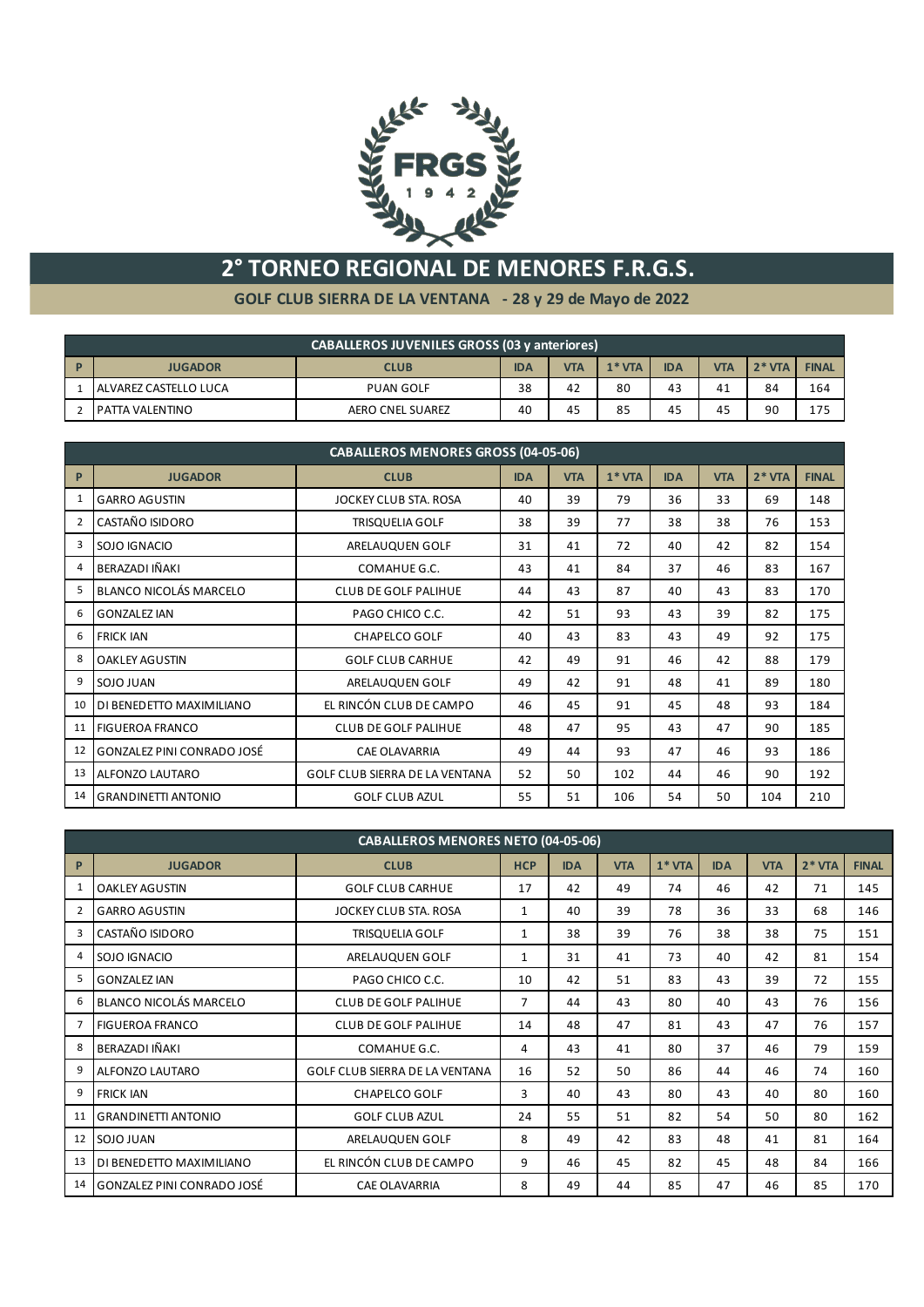|                | <b>CABALLEROS MENORES DE 15 GROSS (07-08)</b> |                                       |            |            |         |            |            |         |              |  |  |
|----------------|-----------------------------------------------|---------------------------------------|------------|------------|---------|------------|------------|---------|--------------|--|--|
| P              | <b>JUGADOR</b>                                | <b>CLUB</b>                           | <b>IDA</b> | <b>VTA</b> | $1*VTA$ | <b>IDA</b> | <b>VTA</b> | $2*VTA$ | <b>FINAL</b> |  |  |
| 1              | <b>CABANILLAS NICOLAS</b>                     | <b>CHAPELCO GOLF</b>                  | 38         | 39         | 77      | 40         | 42         | 82      | 159          |  |  |
| $\overline{2}$ | <b>TORRENS PEDRO</b>                          | COMAHUE G.C.                          |            | 39         | 83      | 39         | 38         | 77      | 160          |  |  |
| 3              | DIAZ OVIEDO MARTINIANO                        | <b>CAE OLAVARRIA</b>                  | 41         | 43         | 84      | 41         | 41         | 82      | 166          |  |  |
| 3              | PEREYRA SANTIAGO                              | <b>CORONEL PRINGLES GOLF</b>          | 40         | 46         | 86      | 37         | 43         | 80      | 166          |  |  |
| 5              | PIZZO AUGUSTO                                 | <b>GOLF CLUB SIERRA DE LA VENTANA</b> | 44         | 42         | 86      | 45         | 45         | 90      | 176          |  |  |
| 6              | <b>ALBERTI PATRICIO</b>                       | JOCKEY CLUB SANTA ROSA                | 46         | 41         | 87      | 46         | 48         | 94      | 181          |  |  |
|                | DIAS SANCHO JEREMIAS                          | COMAHUE G.C.                          | 42         | 46         | 88      | 45         | 47         | 92      | 180          |  |  |
| 8              | <b>GOMEZ JUAN IGNACIO</b>                     | <b>GOLF CLUB SIERRA DE LA VENTANA</b> | 47         | 49         | 96      | 48         | 43         | 91      | 187          |  |  |
| 9              | <b>GOMEZ MAZZEO EMILIANO</b>                  | <b>TRISQUELIA GOLF</b>                | 47         | 50         | 97      | 46         | 51         | 97      | 194          |  |  |
| 10             | RODRIGUEZ GERONIMO                            | <b>TRISQUELIA GOLF</b>                | 54         | 48         | 102     | 52         | 48         | 100     | 202          |  |  |
| 11             | <b>IRIARTE FRANCISCO</b>                      | <b>TRISQUELIA GOLF</b>                | 47         | 55         | 102     | 51         | 64         | 115     | 217          |  |  |

|                | CABALLEROS MENORES DE 13 GROSS (09 y posteriores) |                             |            |            |         |            |            |         |              |  |
|----------------|---------------------------------------------------|-----------------------------|------------|------------|---------|------------|------------|---------|--------------|--|
| $\mathsf{P}$   | <b>JUGADOR</b>                                    | <b>CLUB</b>                 | <b>IDA</b> | <b>VTA</b> | $1*VTA$ | <b>IDA</b> | <b>VTA</b> | $2*VTA$ | <b>FINAL</b> |  |
|                | <b>GUERENDIAIN FERMIN</b>                         | <b>GOLF CLUB AZUL</b>       | 46         | 41         | 87      | 43         | 42         | 85      | 172          |  |
| $\overline{2}$ | DI BENEDETTO LAUTARO                              | EL RINCÓN CLUB DE CAMPO     | 41         | 41         | 82      | 42         | 50         | 92      | 174          |  |
| 3              | PEREGO PEDRO                                      | CORONEL SUAREZ POLO CLUB    | 47         | 43         | 90      | 43         | 46         | 89      | 179          |  |
| 4              | <b>ARIAS VALENTIN</b>                             | AERO GOLF CLUB CNEL. SUAREZ | 48         | 45         | 93      | 45         | 45         | 90      | 183          |  |
| 5              | VIGNALE JUAN PEDRO                                | <b>TRISQUELIA GOLF</b>      | 46         | 48         | 94      | 47         | 47         | 94      | 188          |  |
| 5              | <b>DIAS SANCHO BAUTISTA</b>                       | COMAHUE G.C.                | 44         | 46         | 90      | 52         | 46         | 98      | 188          |  |
|                | <b>GOBBINI JUAN SEBASTIAN</b>                     | <b>TRISQUELIA GOLF</b>      | 48         | 50         | 98      | 46         | 47         | 93      | 191          |  |
| 7              | <b>AGUDO JEREMIAS</b>                             | <b>CLUB DE GOLF PALIHUE</b> | 47         | 50         | 97      | 48         | 46         | 94      | 191          |  |
| 9              | <b>IRASTORZA ANTONIO</b>                          | <b>CLUB DE GOLF PALIHUE</b> | 47         | 50         | 97      | 49         | 50         | 99      | 196          |  |
| 10             | <b>ZUBIZARRETA MANUEL</b>                         | <b>CLUB DE GOLF PALIHUE</b> | 51         | 52         | 103     | 44         | 52         | 96      | 199          |  |
| 11             | <b>BRIONES MAXIMILIANO</b>                        | COMAHUE G.C.                | 51         | 52         | 103     | 52         | 51         | 103     | 206          |  |
| 12             | CARRIO MOTTOLA VALENTÍN                           | <b>CLUB DE GOLF PALIHUE</b> | 52         | 60         | 112     | 55         | 53         | 108     | 220          |  |
| 13             | <b>HIRIGOYEN BAUTISTA</b>                         | 60                          | 113        | 61         | 55      | 116        | 229        |         |              |  |

|    | <b>CABALLEROS MENORES DE 15 y MENORES DE 13 NETO</b>   |                                       |            |            |            |          |            |            |         |              |  |
|----|--------------------------------------------------------|---------------------------------------|------------|------------|------------|----------|------------|------------|---------|--------------|--|
| P  | <b>JUGADOR</b>                                         | <b>CLUB</b>                           | <b>HCP</b> | <b>IDA</b> | <b>VTA</b> | $1°$ VTA | <b>IDA</b> | <b>VTA</b> | $2*VTA$ | <b>FINAL</b> |  |
| 1  | AGUDO JEREMIAS                                         | <b>CLUB DE GOLF PALIHUE</b>           | 27         | 47         | 50         | 70       | 48         | 46         | 67      | 137          |  |
| 2  | <b>ARIAS VALENTIN</b>                                  | AERO GOLF CLUB CNEL. SUAREZ           | 21         | 48         | 45         | 72       | 45         | 45         | 69      | 141          |  |
| 3  | <b>IRASTORZA ANTONIO</b>                               | <b>CLUB DE GOLF PALIHUE</b>           | 27         | 47         | 50         | 70       | 49         | 50         | 72      | 142          |  |
| 4  | PEREGO PEDRO                                           | <b>CORONEL SUAREZ POLO CLUB</b>       | 18         | 47         | 43         | 72       | 43         | 46         | 71      | 143          |  |
| 5  | <b>ALBERTI PATRICIO</b>                                | JOCKECY CLUB SANTA ROSA               | 19         | 46         | 41         | 68       | 46         | 48         | 75      | 143          |  |
| 6  | <b>GOMEZ MAZZEO EMILIANO</b>                           | <b>TRISQUELIA GOLF</b>                | 24         | 47         | 50         | 73       | 46         | 51         | 73      | 146          |  |
| 6  | VIGNALE JUAN PEDRO                                     | <b>TRISQUELIA GOLF</b>                | 21         | 46         | 48         | 73       | 47         | 47         | 73      | 146          |  |
| 6  | <b>BRIONES MAXIMILIANO</b>                             | COMAHUE G.C.                          | 30         | 51         | 52         | 73       | 52         | 51         | 73      | 146          |  |
| 6  | <b>PIZZO AUGUSTO</b>                                   | <b>GOLF CLUB SIERRA DE LA VENTANA</b> | 15         | 44         | 42         | 71       | 45         | 45         | 75      | 146          |  |
| 6  | <b>DIAS SANCHO BAUTISTA</b>                            | COMAHUE G.C.                          | 21         | 44         | 46         | 69       | 52         | 46         | 77      | 146          |  |
| 11 | DIAZ OVIEDO MARTINIANO                                 | <b>CAE OLAVARRIA</b>                  | 9          | 41         | 43         | 75       | 41         | 41         | 73      | 148          |  |
| 12 | PEREYRA SANTIAGO                                       | <b>CORONEL PRINGLES GOLF</b>          | 8          | 40         | 46         | 78       | 37         | 43         | 72      | 150          |  |
| 12 | <b>TORRENS PEDRO</b>                                   | COMAHUE G.C.                          | 5          | 44         | 39         | 78       | 39         | 38         | 72      | 150          |  |
| 12 | <b>GUERENDIAIN FERMIN</b>                              | <b>GOLF CLUB AZUL</b>                 | 11         | 46         | 41         | 76       | 43         | 42         | 74      | 150          |  |
| 15 | <b>CABANILLAS NICOLAS</b>                              | <b>CHAPELCO GOLF</b>                  | 3          | 38         | 39         | 74       | 40         | 42         | 79      | 153          |  |
| 16 | <b>GOMEZ JUAN IGNACIO</b>                              | <b>GOLF CLUB SIERRA DE LA VENTANA</b> | 14         | 47         | 49         | 82       | 48         | 43         | 77      | 159          |  |
| 17 | CARRIO MOTTOLA VALENTÍN<br><b>CLUB DE GOLF PALIHUE</b> |                                       | 30         | 52         | 60         | 82       | 55         | 53         | 78      | 160          |  |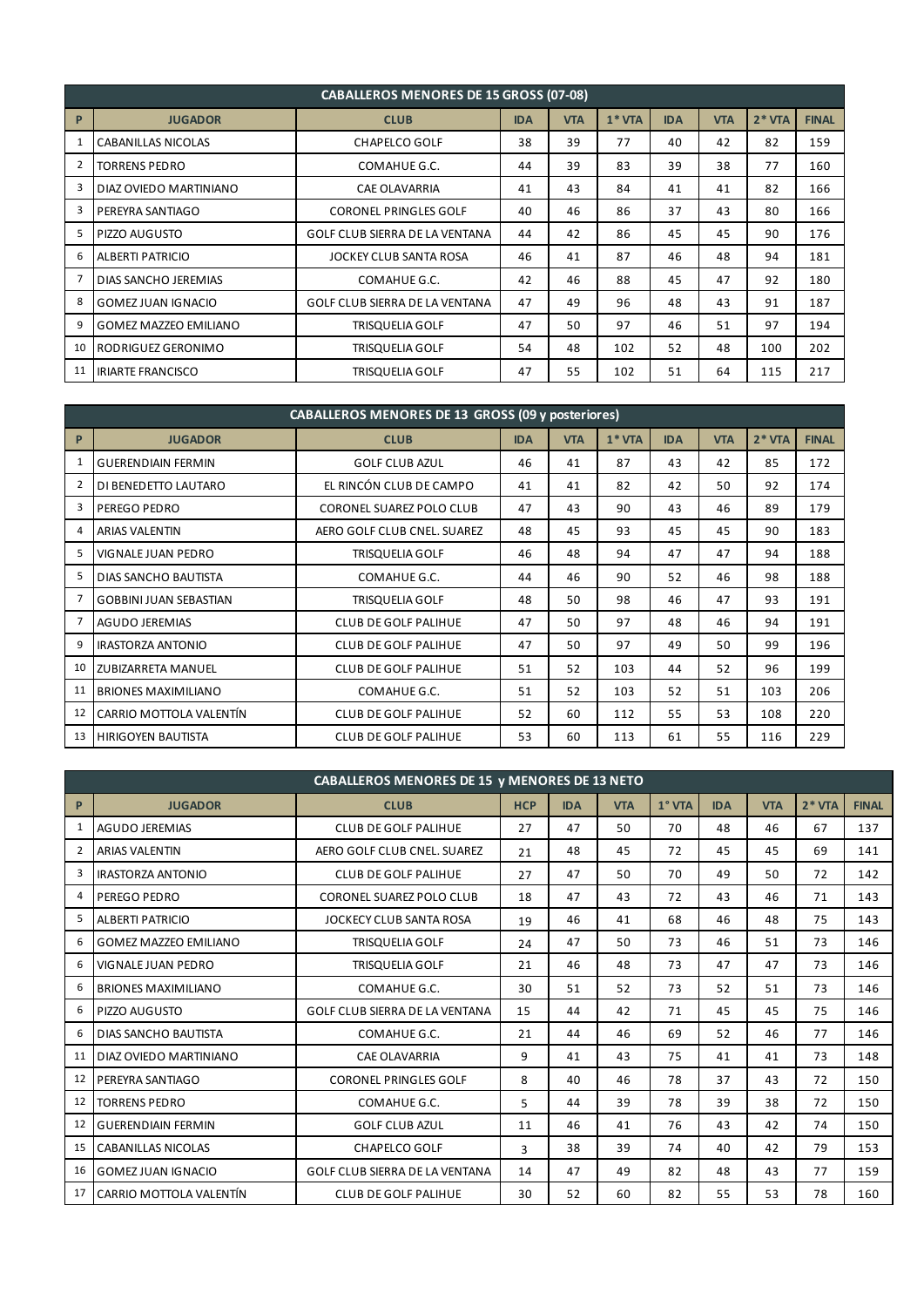| 18 | <b>ZUBIZARRETA MANUEL</b>     | <b>CLUB DE GOLF PALIHUE</b> | 19 | 51 | 52 | 84 | 44 | 52 | 77 | 161 |
|----|-------------------------------|-----------------------------|----|----|----|----|----|----|----|-----|
| 19 | <b>GOBBINI JUAN SEBASTIAN</b> | <b>TRISQUELIA GOLF</b>      | 14 | 48 | 50 | 84 | 46 | 47 | 79 | 163 |
| 20 | DI BENEDETTO LAUTARO          | EL RINCÓN CLUB DE CAMPO     |    | 41 | 41 | 77 | 50 | 42 | 87 | 164 |
| 21 | <b>IRIARTE FRANCISCO</b>      | TRISQUELIA GOLF             | 26 | 47 | 55 | 76 | 51 | 64 | 89 | 165 |
| 22 | <b>DIAS SANCHO JEREMIAS</b>   | COMAHUE G.C.                | b  | 42 | 46 | 82 | 45 | 47 | 86 | 168 |
| 23 | <b>HIRIGOYEN BAUTISTA</b>     | <b>CLUB DE GOLF PALIHUE</b> | 26 | 53 | 60 | 87 | 61 | 55 | 90 | 177 |
| 24 | l RODRIGUEZ GERONIMO          | TRISQUELIA GOLF             | 11 | 54 | 48 | 91 | 52 | 48 | 89 | 180 |

|   | DAMAS CATEGORIA UNICA GROSS (04-05-06-07-08) |                             |            |            |         |            |            |         |              |  |
|---|----------------------------------------------|-----------------------------|------------|------------|---------|------------|------------|---------|--------------|--|
| P | <b>JUGADOR</b>                               | <b>CLUB</b>                 | <b>IDA</b> | <b>VTA</b> | $1*VTA$ | <b>IDA</b> | <b>VTA</b> | $2*VTA$ | <b>FINAL</b> |  |
|   | <b>CASTRO MALENA</b>                         | <b>TRISQUELIA GOLF</b>      | 36         | 39         | 75      | 37         | 44         | 81      | 156          |  |
|   | CASTAÑO CLEMENTINA                           | <b>TRISQUELIA GOLF</b>      | 41         | 41         | 82      | 36         | 41         | 77      | 159          |  |
|   | <b>FOIGEL LARA</b>                           | COMAHUE G.C.                | 37         | 42         | 79      | 38         | 43         | 81      | 160          |  |
| 4 | <b>RUPPELL EMILIA</b>                        | <b>CLUB DE GOLF PALIHUE</b> | 43         | 41         | 84      | 36         | 44         | 80      | 164          |  |
|   | AYERZA CASERES BELEN                         | ARELAUQUEN GOLF             | 36         | 43         | 79      | 44         | 43         | 87      | 166          |  |
| 6 | <b>BLANCO CARLA MERCEDES</b>                 | <b>CLUB DE GOLF PALIHUE</b> | 42         | 43         | 85      | 42         | 43         | 85      | 170          |  |
|   | <b>BAHIA MALENA</b>                          | <b>CAE OLAVARRIA</b>        | 48         | 44         | 92      | 41         | 46         | 87      | 179          |  |

|              | <b>DAMAS CATEGORIA UNICA NETO</b> |                             |            |            |            |         |            |            |         |              |  |
|--------------|-----------------------------------|-----------------------------|------------|------------|------------|---------|------------|------------|---------|--------------|--|
| $\mathsf{P}$ | <b>JUGADOR</b>                    | <b>CLUB</b>                 | <b>HCP</b> | <b>IDA</b> | <b>VTA</b> | $1*VTA$ | <b>IDA</b> | <b>VTA</b> | $2*VTA$ | <b>FINAL</b> |  |
|              | <b>RUPPELL EMILIA</b>             | CLUB DE GOLF PALIHUE        | 13         | 43         | 41         | 71      | 36         | 44         | 67      | 138          |  |
|              | <b>BLANCO CARLA MERCEDES</b>      | <b>CLUB DE GOLF PALIHUE</b> | 14         | 42         | 43         | 71      | 42         | 43         | 71      | 142          |  |
| 3            | <b>AYERZA CASERES BELEN</b>       | ARELAUQUEN GOLF             | ٩          | 36         | 43         | 70      | 44         | 43         | 78      | 148          |  |
| 4            | CASTAÑO CLEMENTINA                | <b>TRISQUELIA GOLF</b>      | 4          | 41         | 41         | 78      | 36         | 41         | 73      | 151          |  |
|              | <b>CASTRO MALENA</b>              | <b>TRISQUELIA GOLF</b>      |            | 36         | 39         | 73      | 37         | 44         | 79      | 152          |  |
| 6            | <b>FOIGEL LARA</b>                | COMAHUE G.C.                |            | 37         | 42         | 76      | 38         | 43         | 78      | 154          |  |
|              | <b>BAHIA MALENA</b>               | <b>CAE OLAVARRIA</b>        | 11         | 48         | 44         | 81      | 41         | 46         | 76      | 157          |  |

|                | <b>CABALLEROS ALBATROS (09-10)</b> |                                 |          |          |              |  |  |  |  |  |  |
|----------------|------------------------------------|---------------------------------|----------|----------|--------------|--|--|--|--|--|--|
| P              | <b>JUGADOR</b>                     | <b>CLUB</b>                     | $1°$ VTA | $2°$ VTA | <b>FINAL</b> |  |  |  |  |  |  |
| 1              | <b>BUCHANAN JUAN</b>               | <b>CHAPELCO GOLF</b>            | 41       | 46       | 87           |  |  |  |  |  |  |
| $\overline{2}$ | LUGUE MAXIMO                       | COMAHUE G.C.                    | 48       | 45       | 93           |  |  |  |  |  |  |
| 3              | <b>LUZARDO JOSE DANIEL</b>         | EL RINCÓN CLUB DE CAMPO         | 48       | 46       | 94           |  |  |  |  |  |  |
| 4              | <b>TORRENS LUCAS</b>               | COMAHUE G.C.                    | 53       | 43       | 96           |  |  |  |  |  |  |
| 5              | <b>KRAUS GREGORIO</b>              | EL RINCÓN CLUB DE CAMPO         | 56       | 51       | 107          |  |  |  |  |  |  |
| 6              | <b>COSENTINO MATEO</b>             | EL RINCÓN CLUB DE CAMPO         | 53       | 54       | 107          |  |  |  |  |  |  |
| $\overline{7}$ | <b>CAMARGO ESTEBAN</b>             | MONTE HERMOSO G.C.              | 57       | 54       | 111          |  |  |  |  |  |  |
| 8              | <b>MARBAN EMMANUEL</b>             | GOLF CLUB SIERRA DE LA VENTANA  | 54       | 59       | 113          |  |  |  |  |  |  |
| 9              | PERINI AUGUSTO                     | COMAHUE G.C.                    | 57       | 57       | 114          |  |  |  |  |  |  |
| 10             | <b>BASILE BENJAMIN</b>             | <b>GOLF CLUB AZUL</b>           | 58       | 61       | 119          |  |  |  |  |  |  |
| 10             | <b>SCHNEIDER VALENTÍN</b>          | GOLF CLUB SIERRA DE LA VENTANA  | 54       | 65       | 119          |  |  |  |  |  |  |
| 12             | <b>MIRANDA MARCOS</b>              | TRES ARROYOS GOLF CLUB          | 71       | 58       | 129          |  |  |  |  |  |  |
| 12             | <b>TAGLE EZEQUIEL</b>              | <b>CNEL. SUAREZ POLO CLUB</b>   | 70       | 59       | 129          |  |  |  |  |  |  |
| 14             | RIESCO GIULIANO                    | <b>CLUB DE GOLF PALIHUE</b>     | 81       | 83       | 164          |  |  |  |  |  |  |
| 15             | DE LA TORRE BENJAMIN               | AERO GOLF CLUB CNEL. SUAREZ     | 80       | 89       | 169          |  |  |  |  |  |  |
| 16             | <b>ECHAIDE SANTOS</b>              | <b>CORONEL SUAREZ POLO CLUB</b> | 84       | 86       | 170          |  |  |  |  |  |  |
| 17             | LEVINGUER FELIX DIEZ               | <b>CORONEL SUAREZ POLO CLUB</b> | 72       | X        | X            |  |  |  |  |  |  |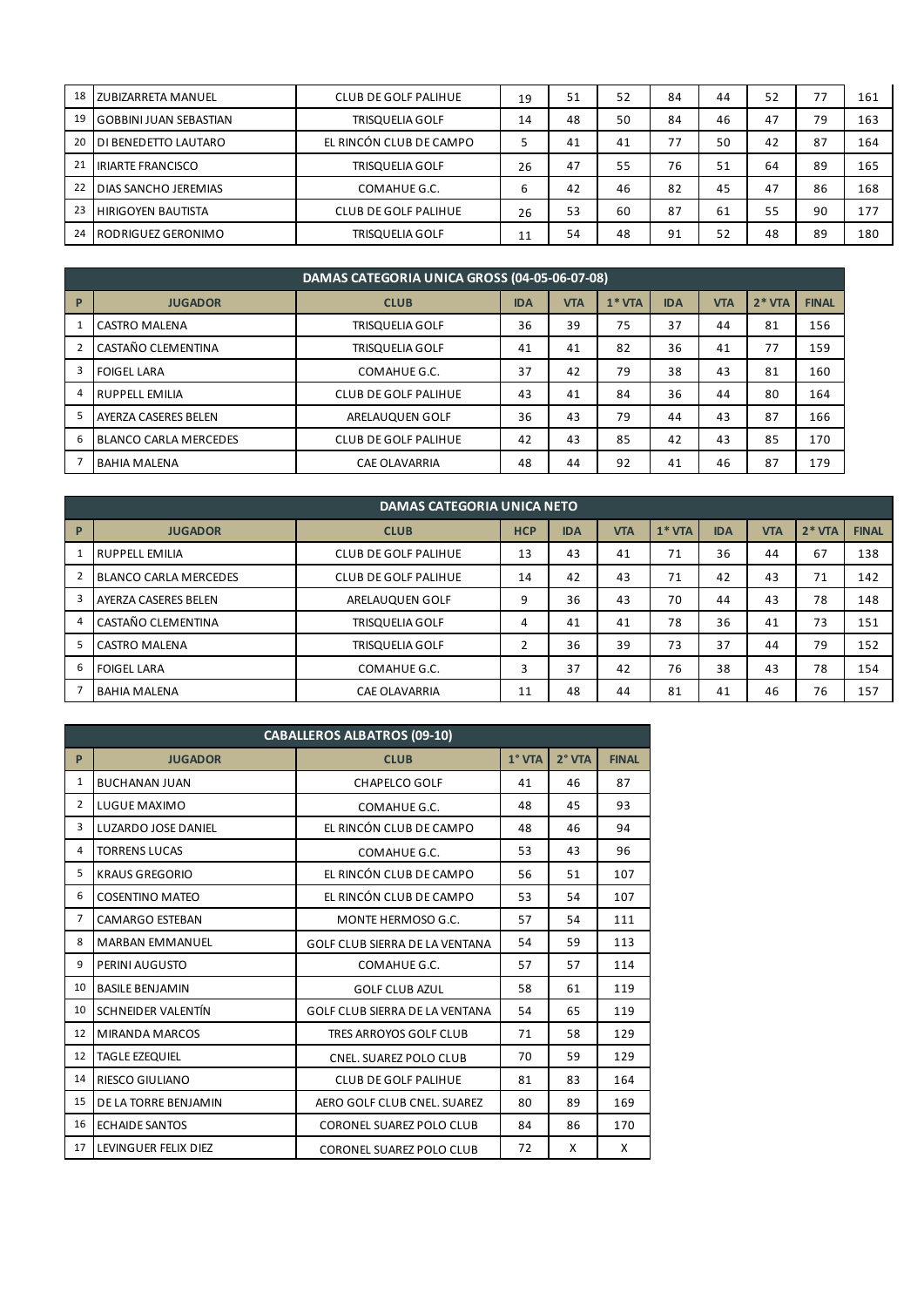|              | DAMAS ALBATROS (09-10) |                                 |          |          |              |  |  |  |  |  |  |
|--------------|------------------------|---------------------------------|----------|----------|--------------|--|--|--|--|--|--|
| P            | <b>JUGADOR</b>         | <b>CLUB</b>                     | $1°$ VTA | $2°$ VTA | <b>FINAL</b> |  |  |  |  |  |  |
| $\mathbf{1}$ | AYERSA GUADALUPE       | ARELAUQUEN GOLF                 | 54       | 49       | 103          |  |  |  |  |  |  |
| 2            | MAGNI JOSEFINA         | ARELAUQUEN GOLF                 | 50       | 55       | 105          |  |  |  |  |  |  |
| 3            | <b>BUCHANAN SAFINA</b> | <b>CHAPELCO GOLF</b>            | 54       | 57       | 111          |  |  |  |  |  |  |
| 4            | <b>LUQUE MILAGROS</b>  | EL RINCÓN CLUB DE CAMPO         | 58       | 56       | 114          |  |  |  |  |  |  |
| 5            | <b>KESLER ELENA</b>    | <b>CORONEL SUAREZ POLO CLUB</b> | 62       | 61       | 123          |  |  |  |  |  |  |
| 6            | <b>ABSI EMILIA</b>     | COMAHUE G.C.                    | 63       | 62       | 125          |  |  |  |  |  |  |

|                | <b>CABALLEROS EAGLES (11)</b> |                                       |          |          |              |  |  |  |  |  |  |
|----------------|-------------------------------|---------------------------------------|----------|----------|--------------|--|--|--|--|--|--|
| P              | <b>JUGADOR</b>                | <b>CLUB</b>                           | $1°$ VTA | $2°$ VTA | <b>FINAL</b> |  |  |  |  |  |  |
| 1              | FERNANDEZ GREGORIO            | EL RINCÓN CLUB DE CAMPO               | 44       | 43       | 87           |  |  |  |  |  |  |
| $\overline{2}$ | SCHIAPPAPIETRA GENARO         | <b>CLUB DE GOLF PALIHUE</b>           | 50       | 40       | 90           |  |  |  |  |  |  |
| 3              | <b>ECHAIDE SALVADOR</b>       | CORONEL SUAREZ POLO CLUB              | 51       | 47       | 98           |  |  |  |  |  |  |
| 4              | SORBA VALENTINO               | COMAHUE G.C.                          | 50       | 54       | 104          |  |  |  |  |  |  |
| 5              | <b>FRITZ GABRIEL</b>          | EL RINCÓN CLUB DE CAMPO               | 50       | 55       | 105          |  |  |  |  |  |  |
| 5              | <b>HERMANN LUCAS</b>          | EL RINCÓN CLUB DE CAMPO               | 44       | 61       | 105          |  |  |  |  |  |  |
| $\overline{7}$ | PAULETTI LORENZO RODOLFO      | <b>CLUB DE GOLF PALIHUE</b>           | 59       | 49       | 108          |  |  |  |  |  |  |
| 8              | <b>VAZQUEZ FELIPE</b>         | TRES ARROYOS GOLF CLUB                | 65       | 44       | 109          |  |  |  |  |  |  |
| 9              | <b>PERINI FAUSTO</b>          | COMAHUE G.C.                          | 61       | 49       | 110          |  |  |  |  |  |  |
| 10             | <b>CORDOBA OCTAVIO</b>        | <b>TRISQUELIA GOLF</b>                | 57       | 55       | 112          |  |  |  |  |  |  |
| 11             | <b>ENGRAFF THIAGO</b>         | AERO GOLF CLUB CNEL. SUAREZ           | 68       | 56       | 124          |  |  |  |  |  |  |
| 12             | AGÜERO FEDERICO               | AERO GOLF CLUB CNEL. SUAREZ           | 61       | 65       | 126          |  |  |  |  |  |  |
| 13             | MARTINEZ BOLAND JUAN DIEGO    | <b>CLUB DE GOLF PALIHUE</b>           | 67       | 71       | 138          |  |  |  |  |  |  |
| 14             | <b>AMOR FELIX JOSE</b>        | GOLF CLUB SIERRA DE LA VENTANA        | 76       | 73       | 149          |  |  |  |  |  |  |
| 15             | <b>GOMEZ GONZALO ROMAN</b>    | <b>GOLF CLUB SIERRA DE LA VENTANA</b> | X        | 54       | X            |  |  |  |  |  |  |
| 15             | DE SOUZA ANTONIO              | <b>CORONEL SUAREZ POLO CLUB</b>       | X        | 53       | X            |  |  |  |  |  |  |

| DAMAS EAGLES (11-12) |                                 |                                       |          |          |              |  |  |
|----------------------|---------------------------------|---------------------------------------|----------|----------|--------------|--|--|
| P                    | <b>JUGADOR</b>                  | <b>CLUB</b>                           | $1°$ VTA | $2°$ VTA | <b>FINAL</b> |  |  |
| 1                    | <b>TESONIERO MORENA</b>         | EL RINCÓN CLUB DE CAMPO               | 45       | 44       | 89           |  |  |
| 2                    | <b>ALVAREZ IARA</b>             | <b>CORONEL PRINGLES GOLF</b>          | 50       | 48       | 98           |  |  |
| 3                    | VANZILOTTA SULDAIS SOFÍA        | GOLF CLUB SIERRA DE LA VENTANA        | 54       | 52       | 106          |  |  |
| 4                    | <b>MOLINARI PAZ</b>             | CORONEL SUAREZ POLO CLUB              | 56       | 52       | 108          |  |  |
| 5                    | <b>ABSI EVANGELINA</b>          | COMAHUE G.C.                          | 56       | 53       | 109          |  |  |
| 6                    | <b>FERNANDEZ DELFINA</b>        | EL RINCÓN CLUB DE CAMPO               | 59       | 51       | 110          |  |  |
| $\overline{7}$       | <b>FOINTANES MARIA VICTORIA</b> | <b>GOLF CLUB SIERRA DE LA VENTANA</b> | 61       | 54       | 115          |  |  |
| 8                    | <b>MARRAFINI ANGELINA</b>       | <b>GOLF CLUB SIERRA DE LA VENTANA</b> | 63       | 60       | 123          |  |  |
| 9                    | <b>HALL ELINA</b>               | <b>CORONEL SUAREZ POLO CLUB</b>       | 67       | 57       | 124          |  |  |
| 10                   | MENNA ANA JULIA                 | <b>GOLF CLUB SIERRA DE LA VENTANA</b> | 59       | 67       | 126          |  |  |
| 11                   | CABRAL DOTRAS JACINTA           | <b>CORONEL SUAREZ POLO CLUB</b>       | 96       | 94       | 190          |  |  |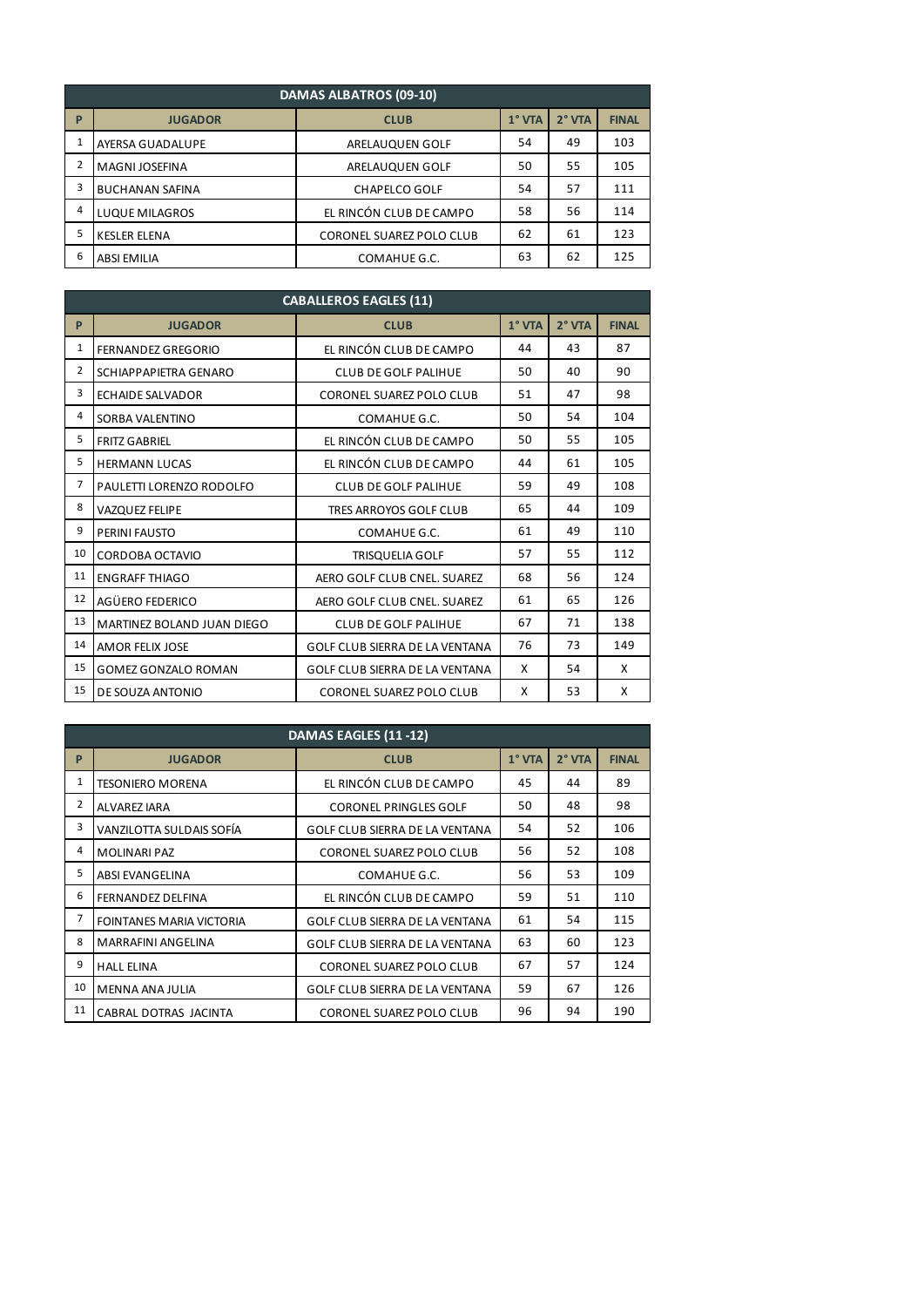| <b>DAMAS Y CABALLEROS BIRDIES (13)</b> |                                |                         |              |              |                    |
|----------------------------------------|--------------------------------|-------------------------|--------------|--------------|--------------------|
| P                                      | <b>JUGADOR</b>                 | <b>CLUB</b>             | <b>TEXAS</b> | <b>INDIV</b> |                    |
| $\mathbf{1}$                           | MARAGOTO VALDEVILT JUAN        | RINCON CC               |              | 54           |                    |
|                                        | CARRICAJO BENJAMIN             | <b>AERO GOLF</b>        | 31           | 41           | 2 <sup>0</sup>     |
|                                        | <b>HERMANN EUGENIA</b>         | RINCON CC               |              | 68           |                    |
|                                        | DIAZ OVIEDO VALENTINA          | <b>CAE OLAVARRIA</b>    |              | 62           |                    |
| $\overline{2}$                         | <b>FRINGS MOLINARI MARTINA</b> | <b>AERO GOLF</b>        |              | 62           | $2o$ (x desempate) |
|                                        | <b>MENNA MARTINA</b>           | <b>GOLF CLUB SIERRA</b> | 34           | 54           | 1 <sup>°</sup>     |
|                                        | PIZZO MILENA                   | <b>GOLF CLUB SIERRA</b> |              | 64           |                    |
|                                        | <b>GUERENDEIAN CLEMENTE</b>    | <b>GOLF CLUB AZUL</b>   |              | 37           | 1 <sup>°</sup>     |
|                                        | <b>FERNANDEZ JULIAN</b>        | RINCON CC               |              | 50           |                    |
| $\overline{2}$                         | <b>LABARONNE AGUSTIN</b>       | <b>GOLF CLUB AZUL</b>   | 34           | 52           |                    |
|                                        | <b>FATTORELLI TIZIANO</b>      | <b>COMAHUE GOLF</b>     |              | 58           |                    |
|                                        | SOULE CANAU IÑAKI              | C.G. PALIHUE            |              | 44           |                    |
|                                        |                                |                         |              |              |                    |

| DAMAS Y CABALLEROS MINI BIRDIES (14-15) |                                 |                         |              |              |              |  |
|-----------------------------------------|---------------------------------|-------------------------|--------------|--------------|--------------|--|
| P                                       | <b>JUGADOR</b>                  | <b>CLUB</b>             | <b>TEXAS</b> | <b>TEXAS</b> | <b>TOTAL</b> |  |
|                                         | <b>AMENGUAL DANTE</b>           | <b>C.G PALIHUE</b>      |              | 23           | 62           |  |
|                                         | SAIZ STELLA BRUNO               | <b>COMAHUE GOLF</b>     | 39           |              |              |  |
|                                         | <b>GRASELLI STEFANO</b>         | <b>CAE OLAVARRIA</b>    |              |              |              |  |
|                                         | <b>GIROTTI TOMAS</b>            | C.G PALIHUE             |              |              |              |  |
|                                         | <b>FERNANDEZ SIMON</b>          | RINCON C.C.             |              |              |              |  |
|                                         | <b>KRAUS SEDRIK</b>             | RINCON C.C.             | 41           | 21           | 62           |  |
|                                         | <b>CARRICAJO MATEO</b>          | <b>AERO GOLF</b>        |              |              |              |  |
|                                         | <b>FOIGEL NICOLAS</b>           | <b>COMAHUE GOLF</b>     |              |              |              |  |
|                                         | MIRANDA SEBASTIAN               | TRES ARROYOS GOLF CLUB  |              |              |              |  |
|                                         | <b>FIDELL PLANDOLIT MAITE</b>   | <b>POLO CNEL SUAREZ</b> | 42           | 21           | 63           |  |
|                                         | <b>KESLER EMMA</b>              | <b>POLO CNEL SUAREZ</b> |              |              |              |  |
|                                         | <b>FRINGS MOLINARI FEDERICO</b> | POLO CNEL SUAREZ        |              |              |              |  |
|                                         | ARIAS SANTIAGO                  | <b>AERO GOLF</b>        |              |              |              |  |
|                                         | <b>BASILE ANTONIA</b>           | <b>GOLF CLUB AZUL</b>   |              |              |              |  |
|                                         | <b>CABRAL DOTRAS LUCIO</b>      | <b>POLO CNEL SUAREZ</b> | 46           | 25           | 71           |  |
|                                         | <b>DESMARCHELIER SIMON</b>      | PAGO CHICO CC           |              |              |              |  |
|                                         | <b>FATTORELLO NINNA</b>         | <b>COMAHUE GOLF</b>     |              |              |              |  |

LUSARRETA JUAN CRUZ **POLO CLUB CNEL SUAREZ** 

| <b>DAMAS Y CABALLEROS PRINCIPIANTES (14 y posteriores)</b> |                                  |                           |  |  |  |
|------------------------------------------------------------|----------------------------------|---------------------------|--|--|--|
| P                                                          | <b>JUGADOR</b>                   | <b>CLUB</b>               |  |  |  |
|                                                            | PAULETTI NINNA                   | C.G.PALIHUE               |  |  |  |
|                                                            | <b>FONTANES FELIPE</b>           | G.C. SIERRA DE LA VENTANA |  |  |  |
|                                                            | DE IRIGOYEN TERESA               | C.G.PALIHUE               |  |  |  |
| 1                                                          | RODRIGUEZ FRANCISCO              | <b>AERO CNEL SUAREZ</b>   |  |  |  |
|                                                            | <b>MARTINEZ BOLAND FRANCISCO</b> | C.G.PALIHUE               |  |  |  |
|                                                            | <b>GIROTTI JUAN</b>              | C.G.PALIHUE               |  |  |  |
|                                                            | <b>BAUER BENJAMIN</b>            | <b>AERO CNEL SUAREZ</b>   |  |  |  |